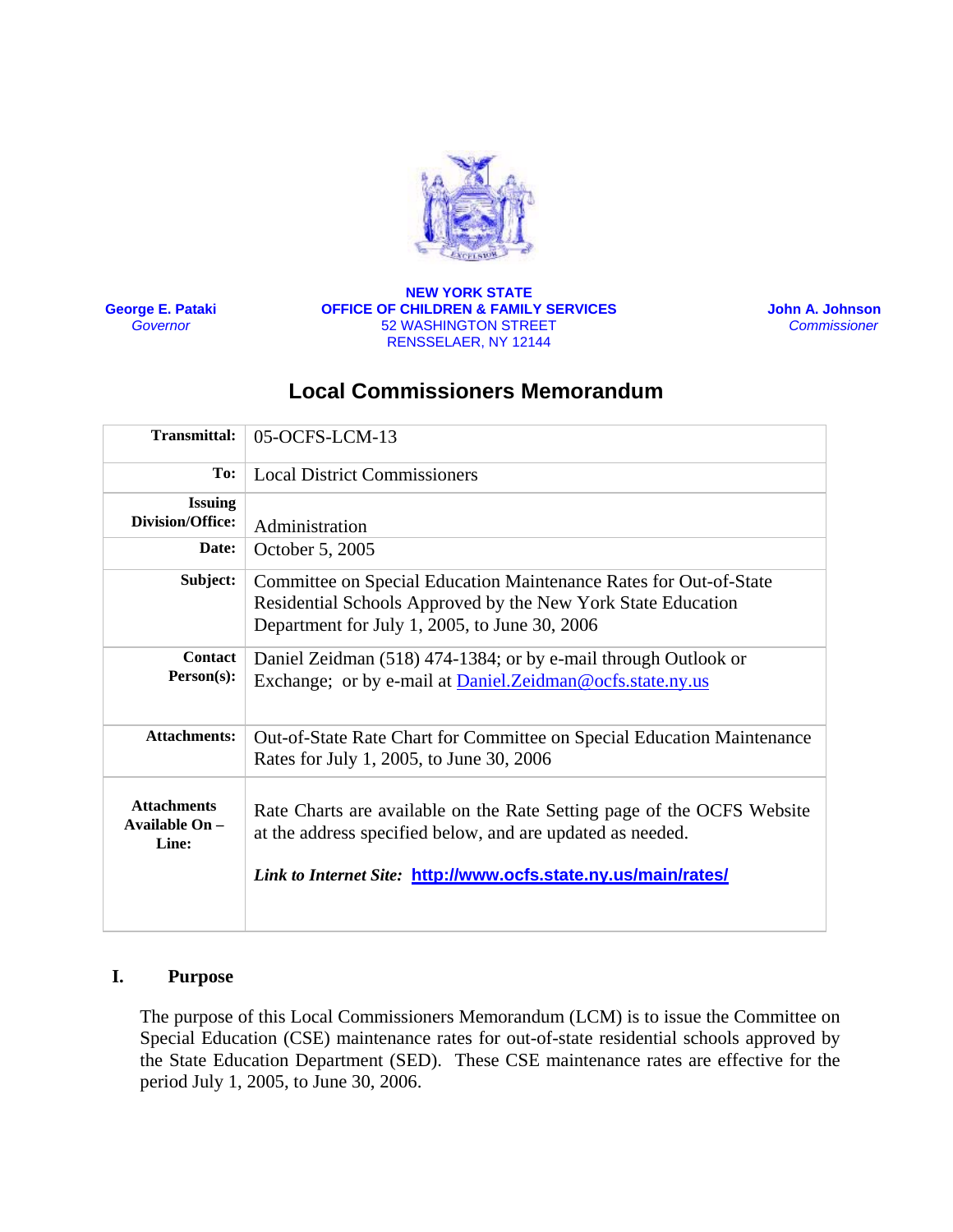#### **II. Background**

Annually, the Office of Children and Family Services (OCFS) advises local social services districts of the approved out-of-state CSE maintenance rates for residential schools approved by SED. These rates are based on rate information approved by other states, recommended by SED, and reviewed and approved by OCFS. Rates specified in the attached rate chart must be used by local social services districts to make CSE maintenance payments for children approved by SED for residential placements in out-of-state private residential schools. Issuance of and payment responsibilities for these rates are authorized in Section 4405 of Education Law as well as in Section 153 of the Social Services Law.

#### **III. Program Implications**

The CSE maintenance rates published in the attached chart are 12-month rates except where noted. The social services district where the child is a legal resident is responsible for the 10-month CSE maintenance payment for services provided from September through June. The social services district is not responsible for either maintenance or tuition payments for CSE summer school placements.

As it relates to the 10-month CSE maintenance payment, changes in Education and Social Services Law brought about by passage of Chapter 62 of the Laws of 2003 provide that the child's school district of residence must reimburse the social services district for 20 percent of the maintenance costs for such children. Pursuant to those amendments, the local school district placing the child will be responsible for the 10-month CSE tuition payment, as well as the 20 percent portion of the 10-month CSE maintenance payment.

The CSE maintenance rates in the attached chart are the rates that must be paid for eligible children. Pursuant to Section 4405 of Education Law, these rates are not negotiable. For a local district CSE maintenance payment to be reimbursable, a CSE maintenance rate must be published by OCFS.

#### **IV. Other**

Copies of this LCM should be shared with Child Welfare Staff and Accounting Supervisors.

*s/s Susan A. Costello* 

**Issued By**  Name: Susan A. Costello Title: Deputy Commissioner for Administration Division/Office: Administration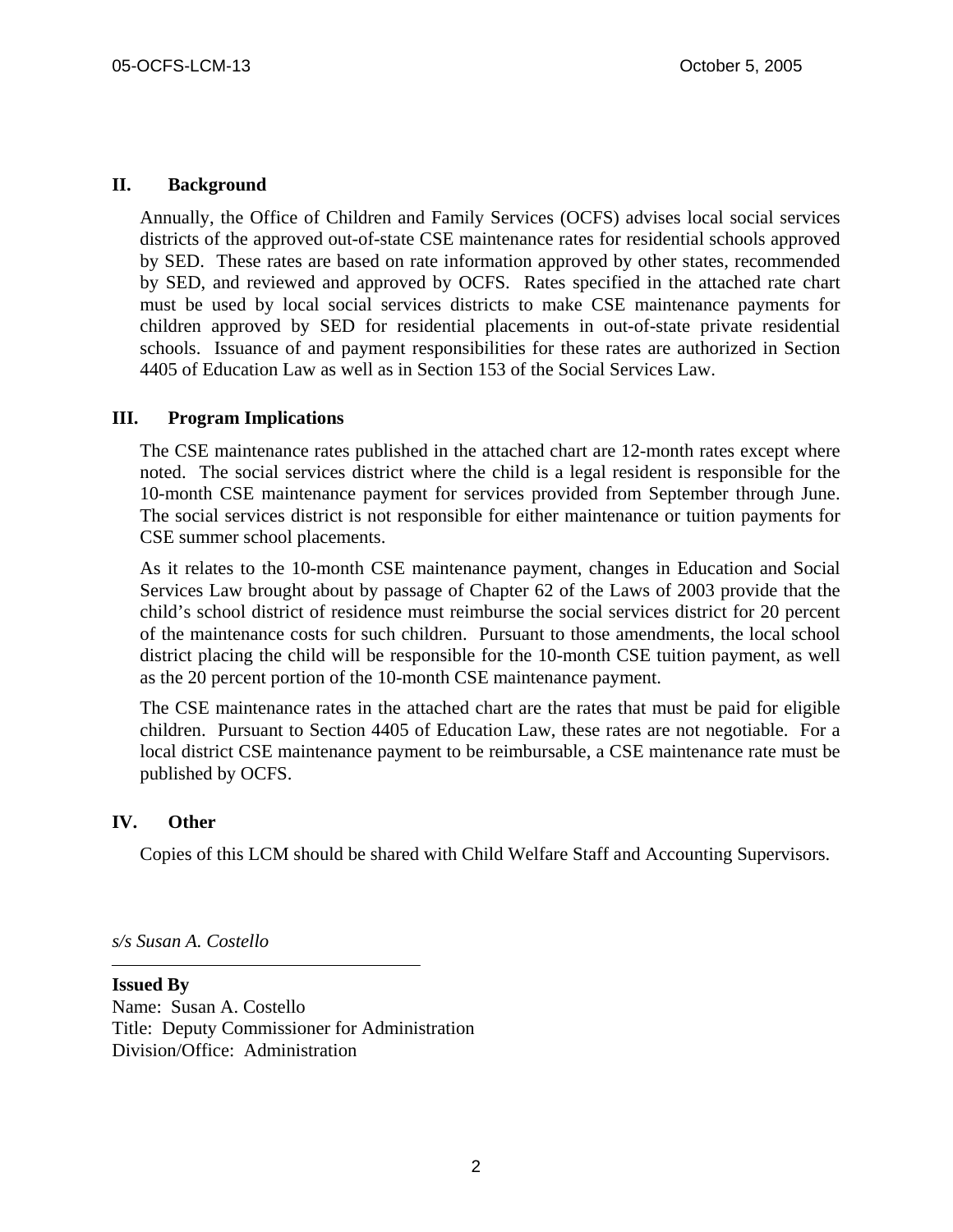# Attachment

## New York State Office of Children and Family Services Out-of-State CSE Maintenance Rates July 1, 2005 – June 30, 2006

| <b>Agency</b>                                         | Code      | Rate     | <b>Eff.</b> Date   |
|-------------------------------------------------------|-----------|----------|--------------------|
| <b>Bancroft School - Community (Formerly Regular)</b> |           | \$180.00 | $7/1/05 - 6/30/06$ |
| Bancroft School - Campus (Formerly Autistic)          |           | \$500.00 | $7/1/05 - 6/30/06$ |
| <b>Berkshire Meadows</b>                              | <b>NR</b> |          | $7/1/05 - 6/30/06$ |
| Boston Higashi School                                 |           | \$218.31 | $7/1/05 - 6/30/06$ |
| Crotched Mt. Rehab - Group Home/Behavior Mgt.         |           | \$275.93 | $7/1/05 - 6/30/06$ |
| Crotched Mt. Rehab - Fox Meadows Apartments           |           | \$213.07 | $7/1/05 - 6/30/06$ |
| Crotched Mt. Rehab - Medically Involved               |           | \$601.50 | $7/1/05 - 6/30/06$ |
| Devereux - PA - Kanner                                |           | \$189.00 | $7/1/05 - 6/30/06$ |
| Devereux - PA - Brandywine                            |           | \$237.01 | $7/1/05 - 6/30/06$ |
| Devereux - PA - Mapleton                              |           | \$237.01 | $7/1/05 - 6/30/06$ |
| Devereux - PA - DCBHC Acute                           |           | \$374.99 | $7/1/05 - 6/30/06$ |
| Devereux - PA - Gateway                               |           | \$237.01 | $7/1/05 - 6/30/06$ |
| Devereux - CT - Glenholme Residential                 |           | \$211.74 | $7/1/05 - 6/30/06$ |
| Devereux - CT - Glenholme Intensive                   |           | \$211.74 | $7/1/05 - 6/30/06$ |
| Dr. Franklin Perkins                                  | <b>NR</b> |          | $7/1/05 - 6/30/06$ |
| Elwyn Institute                                       | <b>NR</b> |          | $7/1/05 - 6/30/06$ |
| Evergreen Center - Basic Skills Unit                  | <b>NR</b> |          | $7/1/05 - 6/30/06$ |
| Evergreen Center - Behavior Disabilities Unit         | <b>NR</b> |          | $7/1/05 - 6/30/06$ |
| Hillcrest - Brookside                                 |           | \$246.25 | $7/1/05 - 6/30/06$ |
| Hillcrest - High Point                                |           | \$246.25 | $7/1/05 - 6/30/06$ |
| Hillcrest - Hillcrest Center                          |           | \$246.25 | $7/1/05 - 6/30/06$ |
| <b>Hillcrest - Intensive Treatment</b>                |           | \$379.85 | $7/1/05 - 6/30/06$ |
| Judge Rotenberg Educ. Ctr.                            |           | \$351.26 | $7/1/05 - 6/30/06$ |
| Kids Peace - Therapeutic Residential                  |           | \$307.62 | $7/1/05 - 6/30/06$ |